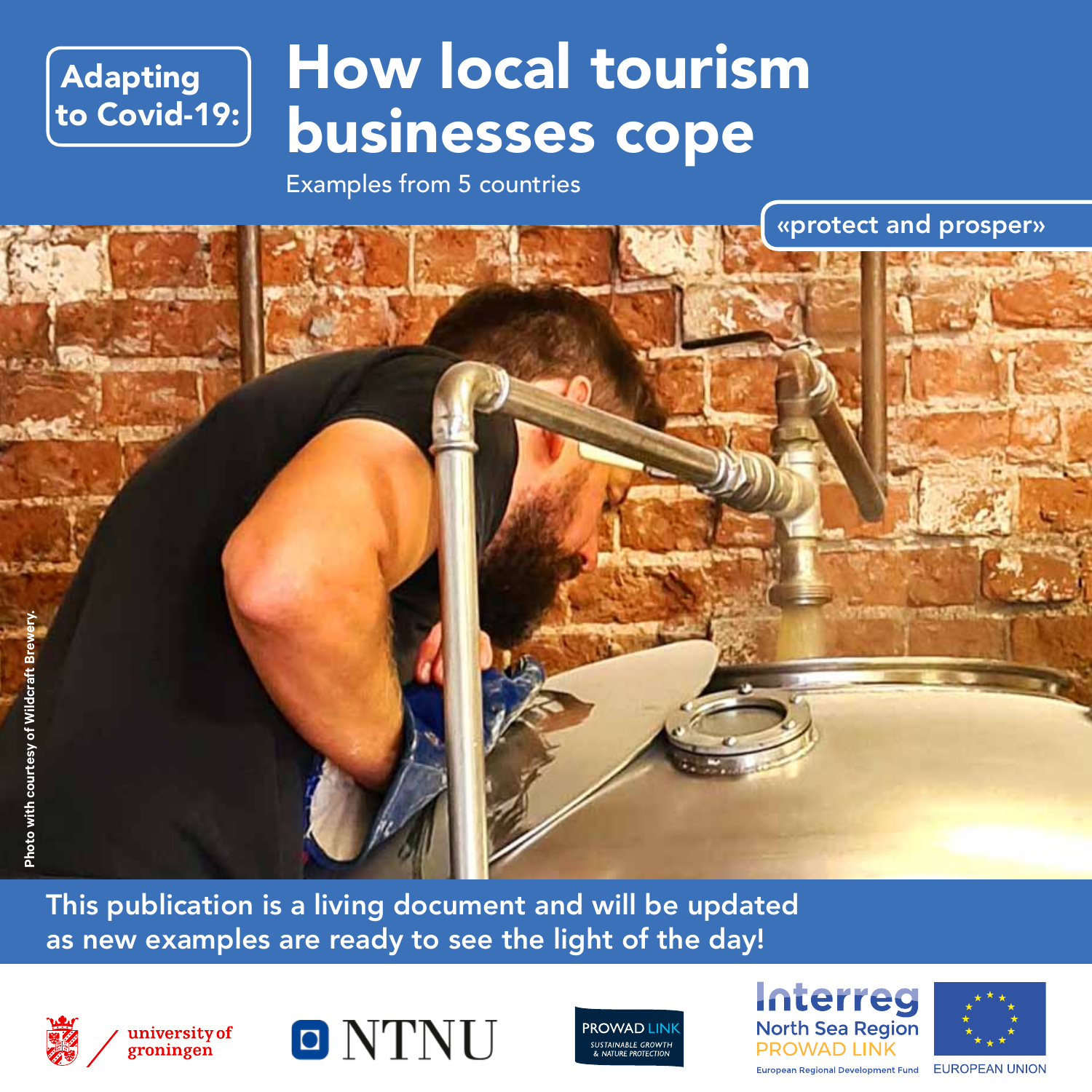# Adapting to Covid-19 crisis

Protect and prosper is the ethos of the EU Interreg project, Prowad Link. Prowad Link aims to unlock the potential of nature as a driver for jobs and sustainable development. This is achieved by working directly with Small to Medium Sized Enterprises (SMEs) to develop nature as a brand, creating mutual benefits for SMEs and the natural environment.

Partners from The Wadden sea World Heritage site (Denmark, Germany, the Netherlands), Geirangerfjord section of the West Norwegian Fjords World Heritage site (Norway) and The Wash & North Norfolk Coast protected areas (United Kingdom) are working in collaboration to build knowledge about sustainable business operations in touristic nature areas and to develop sustainable products and services.

2020 has been characterised by the devastating effects of the Covid-19 crisis. In this report we highlight some of the coping strategies and solutions developed by tourism SMEs across the three focal sites and five partner countries.

We want to thank all the businesses who have kindly contributed to this research and report!

#### January 2021

| Else Ragni Yttredal (NTNU) |       |
|----------------------------|-------|
| Arron Wilde Tippett (NTNU) |       |
| Hellen L.A. Dawo           | (RUG) |
| Tom B. Long                | (RUG) |

### «protect and prosper»

#### in at fet : "lain to personer inne på kjøkkenet er under." which vast over overflater med desinfixations.  $12.55$ · Ved bruk av stekeovn og mikrobølgeovn, ver

Smittevernsregler kjøkken:

- vann og zalo. · Felles kjøleskap er dessverre stengt
	- **Takk for forst Jelsen!**

#### ............

- . Please, only two persons inside the kitchen at the same time.
- . Kindly wipe the surfaces with disinfectant before and after us-
- . When using oven or microwaveoven, please clean the bakingshout with hot water and ralo.

Thank you for understanding!











**INFEKSJON**